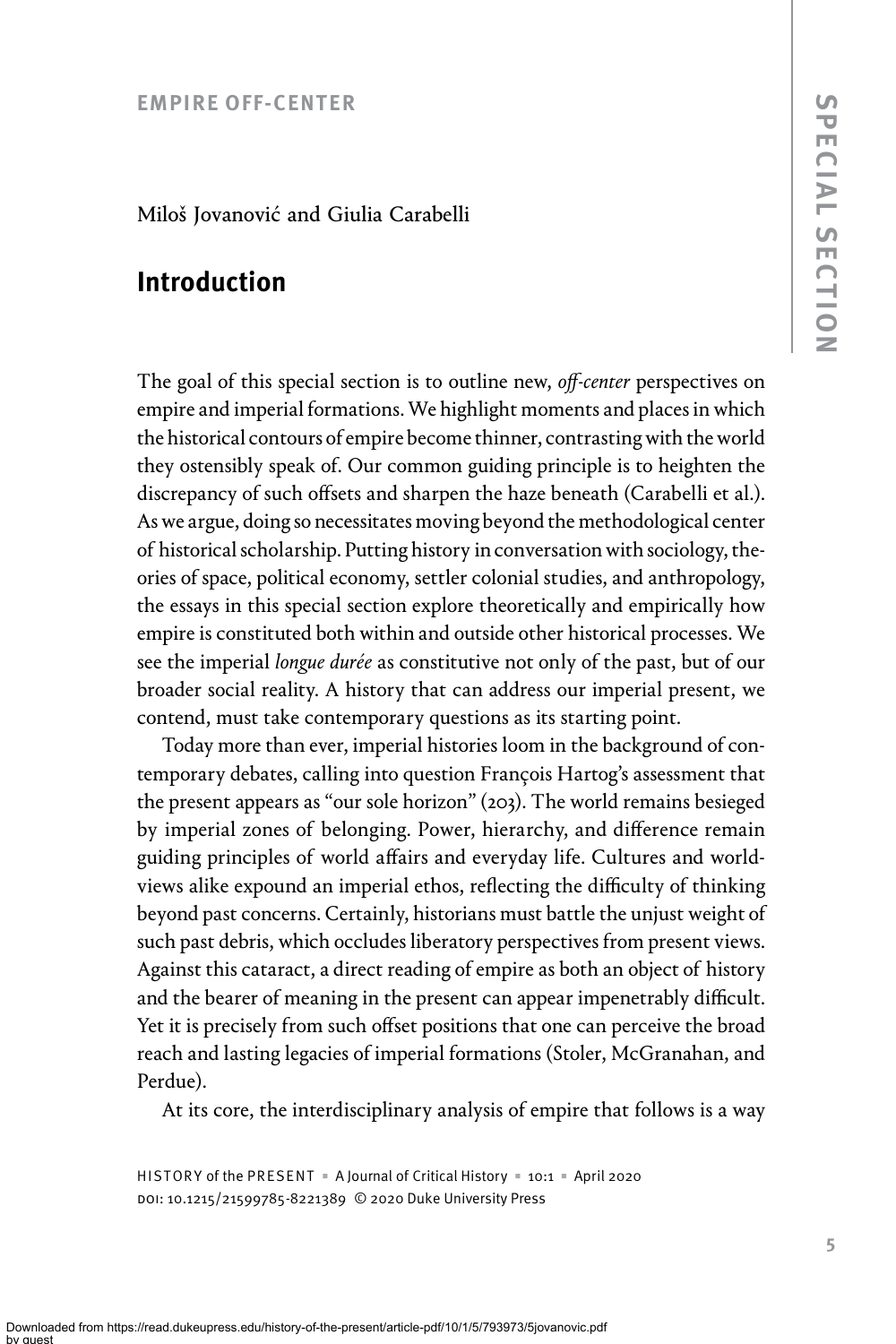to think through other times. Conceptually, it aligns itself with Ethan Kleinberg, Joan Wallach Scott, and Gary Wilder's point that "academic history has never managed to transcend its eighteenth-century origins as an empiricist enterprise" (Kleinberg, Scott, and Wilder). Accordingly, this special section invites the study of empire beyond what Michel Trouillot would call "historicity 1" (29), beyond the material structure of historical processes. Certainly, our discussions contribute to ongoing debates in History of the Present on the nature of empire as a historical phenomenon (Burton; Tambar; Chatterjee; Kim; Hansen and Jonsson). Yet our ambition to view empire "off-center" has broader aspirations.

The forms of colonial amnesia that persist in contemporary scholarship are a case in point. In the case of postcolonial studies, entire histories of empire have been written from the curated viewpoint of British and (to a lesser extent) French archives. If the postcolonial challenge to empire is just, it remains trapped by an archive that is legible only within present global configurations of power. Offset from the maritime model of imperial might, the contribution of our special section comes from sites marginal to the postcolonial gaze. We enunciate from the loci of Transylvanian rurality, Habsburg imperial space, plantation empire in Indonesia, queer desire in imperial and contemporary Ethiopia, and the United States as a unique entanglement of settler colonialism and slavery. Doing so, we look to offcenter two imagined geographies—that of postcolonial studies and the scholarship on so-called continental empires.

Our off-center perspective on imperial pasts emerged in conversations between the two guest editors of this special section, Miloš Jovanović, an urban historian, and Giulia Carabelli, a cultural sociologist, during a meeting of the Max Planck Institute's research group "Empires of Memory" in Vienna in the spring of 2018. Carabelli and Jovanović reflected on the multiple entanglements of Habsburg and colonial pasts in the city with their colleague Annika Kirbis. The very term that informed our conversations, off-center, had earlier origins. It emerged in the mid-2010s at the University of Illinois at Urbana-Champaign, in debates between Jovanović, as a historian of the Balkans, and Zach Sell, a historian of British empire and US slavery, as well as one of the contributing authors. In this early form, thinking empire off-center was also anchored in conversations with Antoinette Burton, to whom we express our gratitude.

The Viennese encounter between Carabelli, Jovanović, and Kirbis resulted in a multidisciplinary conference held in October–November 2018 at the Max Planck Institute for the Study of Ethnic and Religious Diversity in Göttingen. We invited researchers of empire to employ the concept of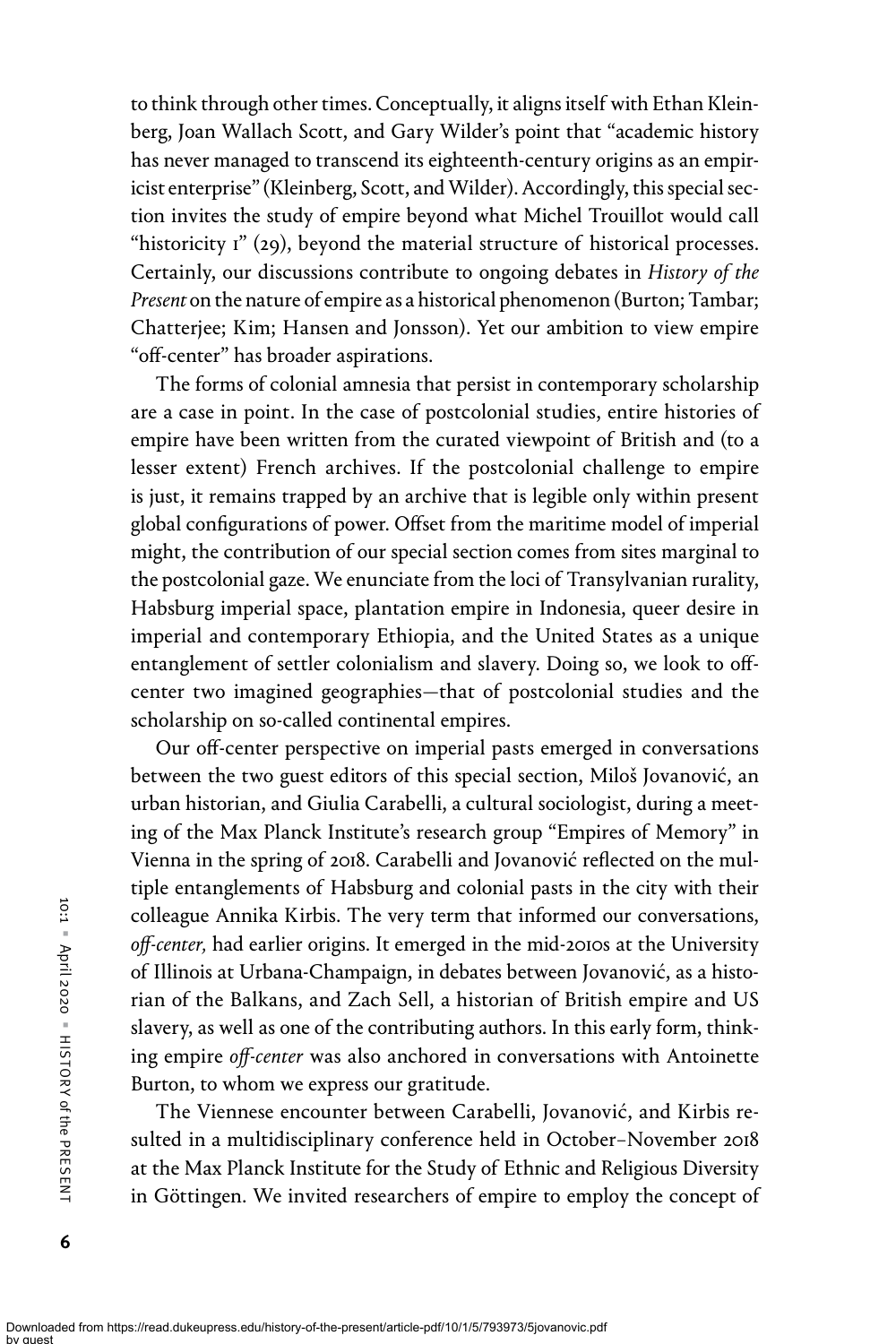off-center in their academic and art practice, and expanded our thinking beyond off-set geographies to take into account affect, hierarchized difference, and more-than-human imperial legacies. The perspective of "empire off-center" that emerged during the conference continues to reverberate in a number of venues (Jovanović, Miletić, and Radovanović; Carabelli et al.) and informs the essays that comprise this special section.

Paying close attention to the layers of empire, the essays in this special section highlight the role of difference in shaping not only the within but also the in-between of imperial structures. By exploring specters of coloniality from offset geographies and off-center vantage points, the contributors point to broader questions: Where can empire can be situated? What kinds of spaces does it produce? And where do we find its mark in the present? ■

Miloš Jovanović is assistant professor of history at the University of California, Los Angeles. His research interests include the Balkans, the Ottoman and Habsburg empires, urban history, Marxism, and visual methods. He is a former member of the "Empires of Memory" research group at the Max Planck Institute for the Study of Ethnic and Religious Diversity, Göttingen.

Giulia Carabelli is a lecturer in sociology at Queen's University Belfast. Her research explores the construction and contestation of national identities in Europe, especially in relation to imperial legacies, contemporary nationalist movements, ethnic conflicts, and the emergence of grassroots urban activism in Southeast Europe. She was a member of the "Empires of Memory" group at the Max Planck Institute for the Study of Religious and Ethnic Diversity in Göttingen from 2016 to 2019.

## WORKS CITED

- Burton, Antoinette. "Amitav Ghosh's World Histories from Below." History of the Present 2, no. 1 (2012): 71–77. doi.org/10.5406/historypresent.2.1.0071.
- Carabelli, Giulia, Miloš Jovanović, Annika Kirbis, and Jeremy F. Walton, eds. Sharpening the Haze: Visual Essays on Imperial History and Memory. London: Ubiquity, 2020.
- Chatterjee, Indrani. "Monastic Governmentality, Colonial Misogyny, and Postcolonial Amnesia in South Asia." History of the Present 3, no. 1 (2013): 57–98. doi.org/10.5406/ historypresent.3.1.0057.
- Hansen, Peo, and Stefan Jonsson. "Eurafrica Incognita: The Colonial Origins of the European Union." History of the Present 7, no. 1 (2017): 1-32. doi.org/10.5406/history present.7.1.0001.
- Hartog, François. "The Present of the Historian." History of the Present 4, no. 2 (2014): 203-19. doi.org/10.5406/historypresent.4.2.0203.
- Jovanović, Miloš, Miloš Miletić, and Mirjana Radovanović, dirs. Waterfront. A Post-Ottoman Post-socialist Story. MPI/KURS, 2018.
- Kim, Monica. "Empire's Babel: US Military Interrogation Rooms of the Korean War." History of the Present 3, no. 1 (2013): 1-28. doi.org/10.5406/historypresent.3.1.0001.